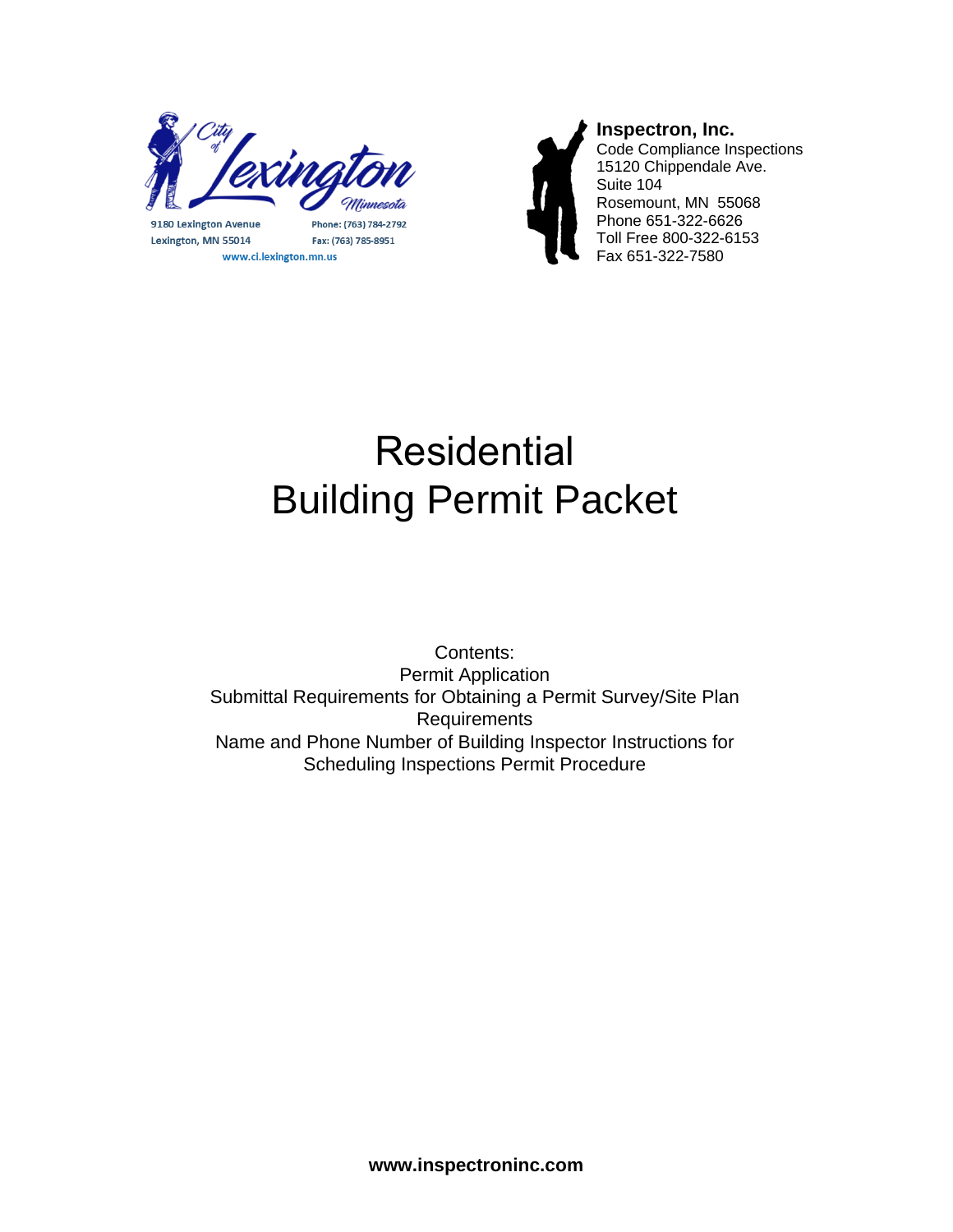Dear Applicant,

We are pleased to introduce to you **INSPECTRON INC**., the inspection agency performing plan review and construction inspections for the City of Lexington.

All projects that create a new structure or change the foot print or roof line of an existing structure are required to have a plan submitted for review prior to issuance of a building permit. A complete plan will include all information requested in the **Building Permit Application Packet** obtained from The City of Lexington or Inspectron, Inc. These plans will be reviewed for compliance with local ordinances and the Building Code. When approved these plans will be the basis of permit issuance and inspection.

Pick up of applications,approved plans, permits issued and inspection cards at the City of Lexington.

For your convenience the inspectors can be reached from 8:00 a.m. to 4:30 p.m. Monday through Friday at 651-322-6626. All inspections will be performed within 24 hours of the time requested and all inspections **must have a 24 hour advanced notice.** 

Inspectron Inc. is located at:

 **Inspectron Inc. 15120 Chippendale Ave. Suite 104 Rosemount, MN 55068** 

We invite your written comments and questions about the services we provide to you. Please let us know what we do right or wrong.

Sincerely,

Ron Wasmund Building Official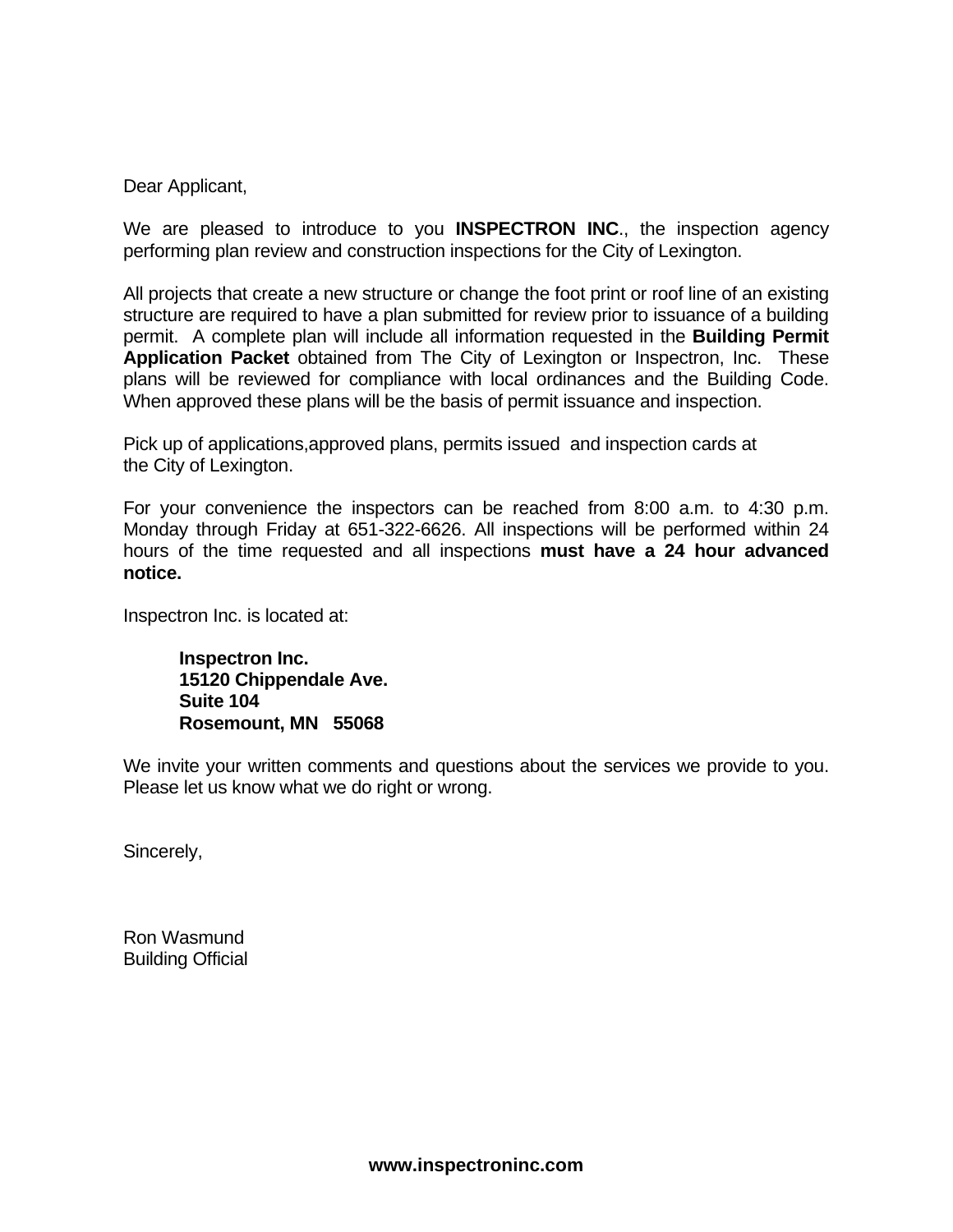## **SUBMITTAL REQUIREMENTS FOR OBTAINING A RESIDENTIAL BUILDING PERMIT**

(This list should serve as a checklist for permit applicant)

- $\Box$  I A completed building permit application
- II Three sets of complete plans and specs, including: A. Floor plan (showing relationship to existing structure if alteration or addition)
	- B. Exterior elevations (if changing)
	- C. Wall cross section (multiple if needed to illustrate engineered bearing points)
	- D. Sizes of framing members, posts, beams and direction of run
	- E. Manufactured truss design engineering certification.
	- F. Smoke detector locations
- □ III Survey or Site Plan
- $\Box$  IV Energy calculations on forms provided by the Building Official or equal, for new structures or additions to structures,
- $\Box$  V Plat approval from the City if it is a newly created lot.
- $\Box$  VI Zoning approval from the City (only if needed)
- □ VII Proof of state contractor license or state exemption or Home Owner Waiver.
- $\Box$  VIII Grading and erosion control plan approval if more than 50 cubic yards of soil is disturbed or hauled in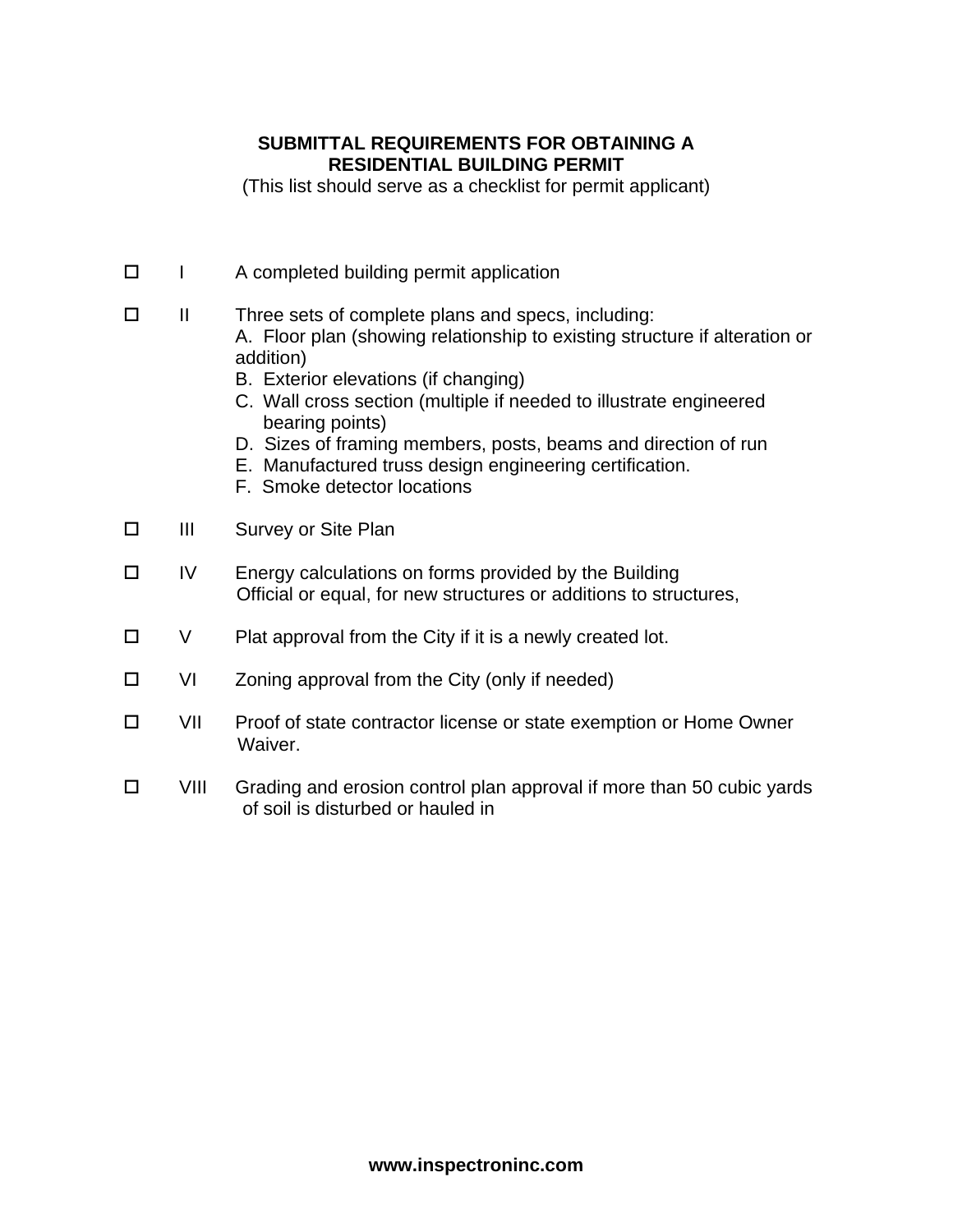# **SURVEY/SITE PLAN REQUIREMENTS**

(This list should serve as a checklist for the permit applicant)

- I. Property lines showing monument locations. A Registered Land Surveyor must prepare the survey for a new, subdivided or redeveloped lot. The owner may prepare the site plans for building additions, including detached accessory structures if two or more monuments are located or in the opinion of the Building Official that property location is not critical.
- □ II. Scale of drawing
- III. Lot and block number or PID (located on Anoka County website Property Search)
- IV. Dimensions of lot including square footage and north arrow
- V. Dimension of front, rear, side yards (From property line to structure)
- □ VI. Locations of all existing buildings and impervious surfaces on the lot
- $\square$  VII. Location of proposed building/addition
- □ VIII Location of all easements as shown on record plats
- $\Box$  IX Placement and method of erosion control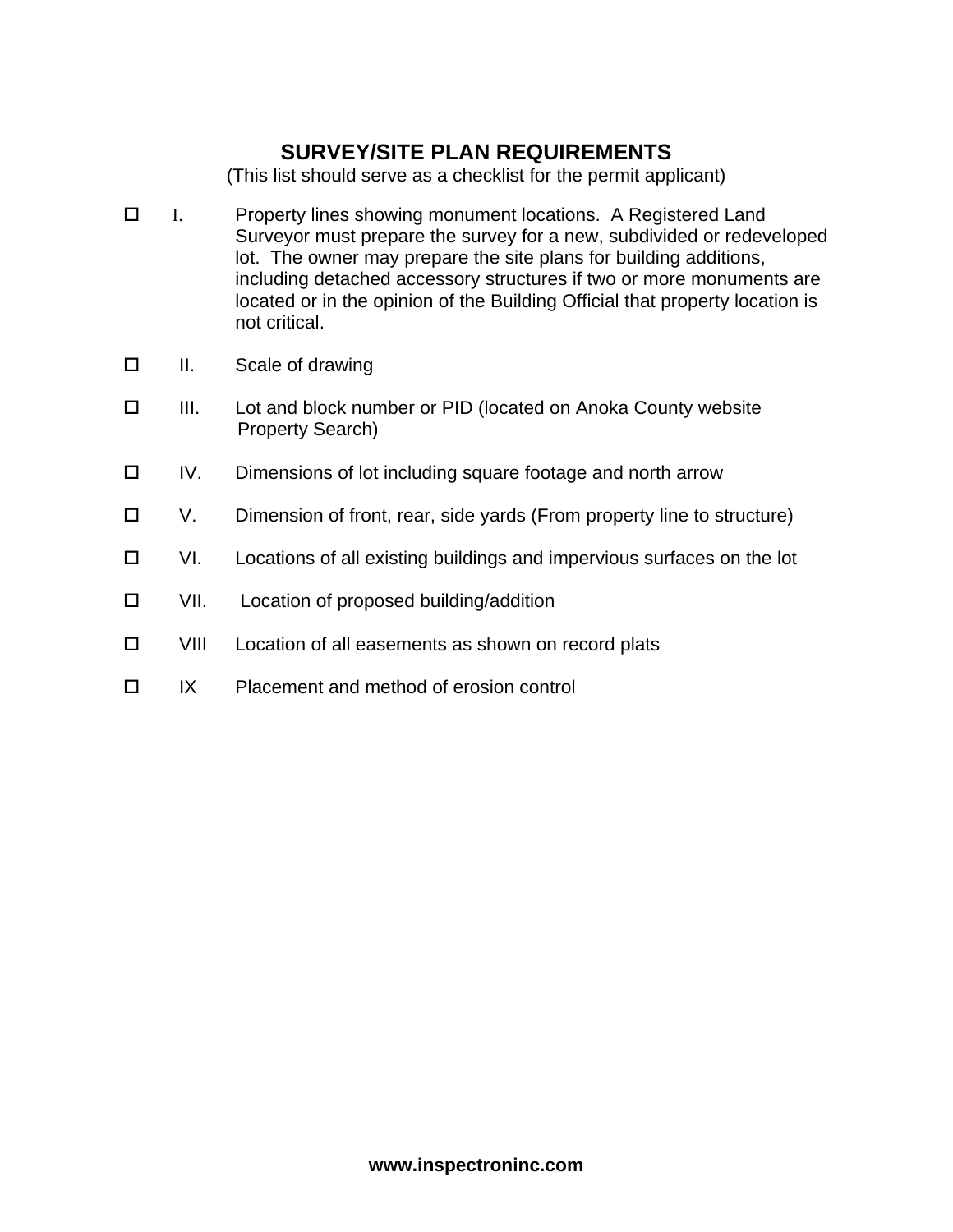# **Instructions for Scheduling Inspections**

#### **All inspections must be scheduled a minimum of 24 hours in advance.**

Inspections **MUST** be scheduled by talking to a live person. No inspections will be scheduled by a message left on the answering machine.

Inspections can be scheduled by calling the office at 651-322-6626.

Unless we are tied up in a meeting we will return your call within 15 minutes.

All inspections will be performed within 24 hours of the time requested.

Provide us with the permit number, address of the site and inspection type, as shown on your inspection record card, when requesting an inspection.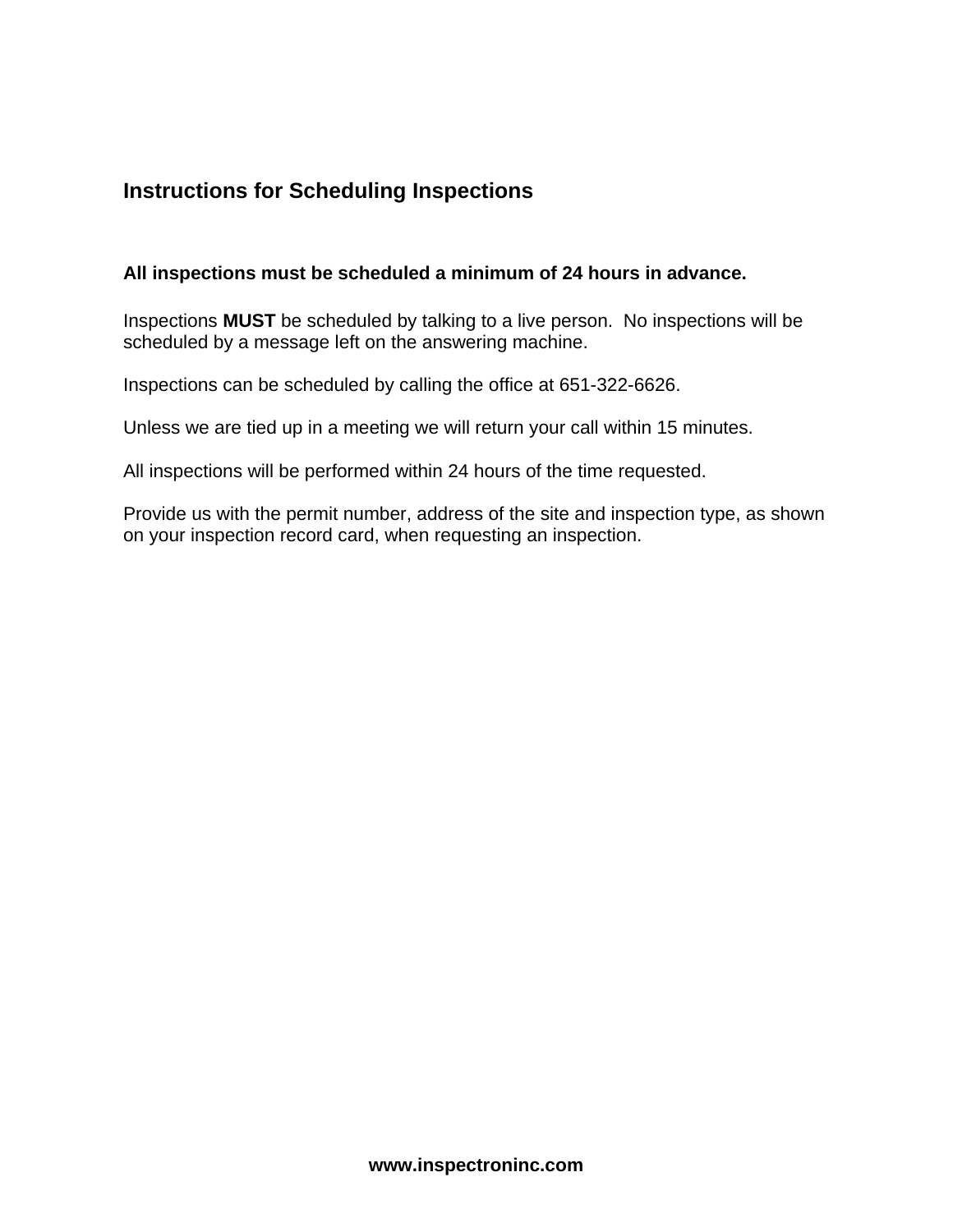## **Permit Procedure**

## **PERMIT APPLICATION**

The applicant shall pick up a Building Permit Application Packet from the City or Building Official. The Building Application Packet (Packet) shall include: Building Permit Application Submittal Requirements for Obtaining a Permit Survey/Site Plan Requirements Name and Phone Number of Building Inspector Instructions for Scheduling Inspections Permit Procedure

The applicant shall submit the completed application package to the City or Building Official (B.O.) The City or B.O. will review the package for completeness and notify the applicant if additional information is required prior to acceptance of the application.

All required zoning action must be complete and approved before a building permit will be issued.

The Building Official will review the building permit application. All plans required to be submitted to illustrate and support the construction will be reviewed for compliance with the latest adopted edition of the Building Code. Type written plan review comments will be provided for all plans reviewed.

The building permit can be issued after acceptance of the plans by the Building Official.

The Building Official will place the record of zoning action if required, and the plan review comments on file and issue the permit upon receipt of permit fees. The permit and inspection record card along with the applicant's job copy of the approved plans will be available to the applicant by picking them up at City Hall.

#### **PLAN REVIEW**

The Building Official shall perform a review of the plans for compliance with the latest adopted edition of the State Building Code. The average standard time for a residential plan review will be 7 to 10 business days. This time may vary depending on the completeness of the submittal and the complexity of the project. No plan review will be performed on an incomplete submittal.

#### **www.inspectroninc.com**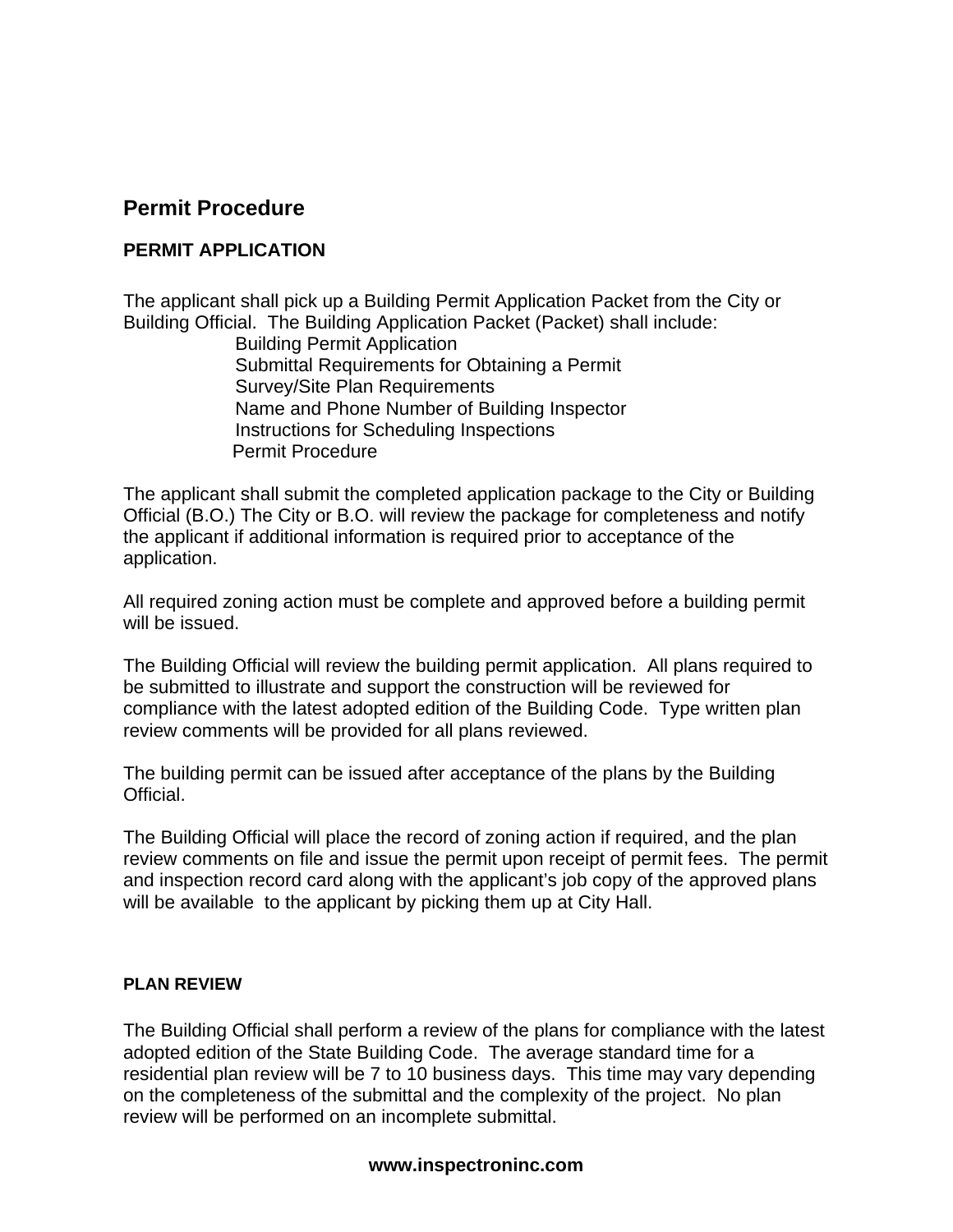Upon completion of the plan review the Building Official shall provide the Applicant a copy of the plan review comments in a plan review letter. The issuance of a building permit will be conditional on the applicant's compliance with the plan review comments. When necessary the applicant and the building official shall arrange a meeting to review the comments.

## **INSPECTIONS**

The applicant shall be responsible for scheduling all required inspections with the Building Official. The required inspections will be identified on the Inspection Record Card provided with the Building Permit. Examples of the required residential inspections include:

| Footings -             | When forms are set but before concrete is placed.                                                                                                                                                          |
|------------------------|------------------------------------------------------------------------------------------------------------------------------------------------------------------------------------------------------------|
| Foundation -           | After walls, insulation, and damp proofing are in<br>place but before backfilling.                                                                                                                         |
| Plumbing RI -          | After all DWV lines are installed and pre-tested by<br>the plumber                                                                                                                                         |
| <b>HVAC RI-</b>        | After the furnace flue, all supply and return air<br>openings have been installed, and the air pressure<br>test has been put on the gas lines.                                                             |
| <b>Electrical RI -</b> | Note: electrical permits and inspections done by<br>State Inspectors.                                                                                                                                      |
| Framing -              | After plumbing, heating and electrical systems are<br>roughed in but before insulation.                                                                                                                    |
| Insulation -           | After insulation and vapor barrier are in place but<br>before sheetrock is started.                                                                                                                        |
| Sheetrock -            | Only sheetrock required to be fire rated such as<br>garage side of common wall. Prior to issuance of<br>Certificate of Occupancy.                                                                          |
| Plumbing Final -       | After all fixtures have been set and the plumber has<br>done a monometer test to insure the test holds. A<br>monometer test must be performed for and<br>witnessed by the inspector at the plumbing final. |
| <b>HVAC Final -</b>    | After all HVAC appliances have been installed and<br>started for the first time. An orsat test is required<br>with the results available in written form at the final.                                     |

#### **www.inspectroninc.com**